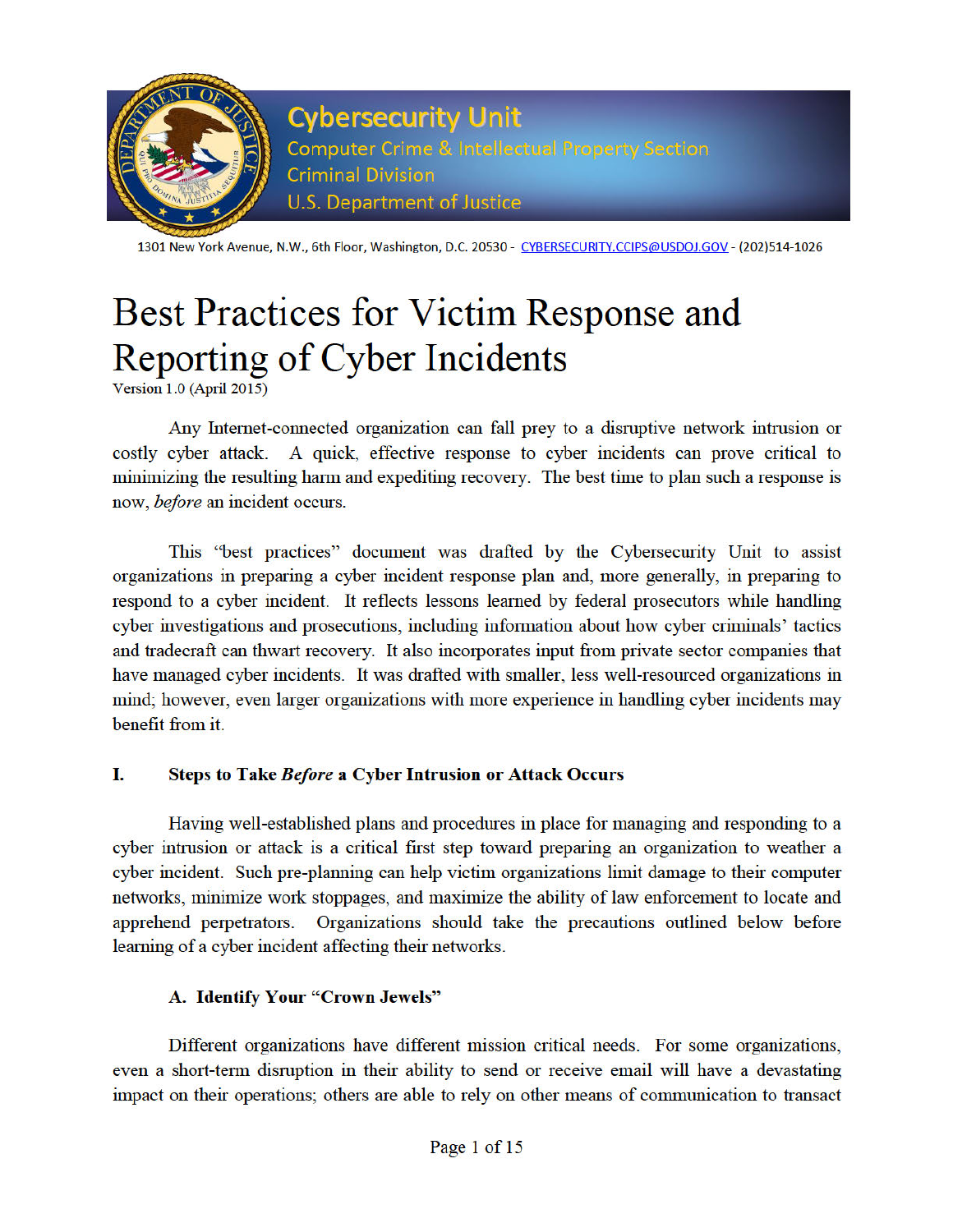business, but they may suffer significant harm if certain intellectual property is stolen. For others still, the ability to guarantee the integrity and security of the data they store and process, such as customer information, is vital to their continued operation.

The expense and resources required to protect a whole enterprise may force an organization to prioritize its efforts and may shape its incident response planning. Before formulating a cyber incident response plan, an organization should first determine which of their data, assets, and services warrants the most protection. Ensuring that protection of an organization's "crown jewels" is appropriately prioritized is an important first step to preventing a cyber intrusion or attack from causing catastrophic harm. The Cybersecurity Framework produced by the National Institute of Standards and Technology (NIST) provides excellent guidance on risk management planning and policies and merits consideration.<sup>1</sup>

#### **B. Have an Actionable Plan in Place Before an Intrusion Occurs**

Organizations should have a plan in place for handling computer intrusions before an intrusion occurs. During an intrusion, an organization's management and personnel should be focused on containing the intrusion, mitigating the harm, and collecting and preserving vital information that will help them assess the nature and scope of the damage and the potential source of the threat. A cyber incident is not the time to be creating emergency procedures or considering for the first time how best to respond.

The plan should be "actionable." It should provide specific, concrete procedures to follow in the event of a cyber incident. At a minimum, the procedures should address:

- Who has lead responsibility for different elements of an organization's cyber incident response, from decisions about public communications, to information technology access, to implementation of security measures, to resolving legal questions;
- How to contact critical personnel at any time, day or night;
- How to proceed if critical personnel is unreachable and who will serve as back-up;
- What mission critical data, networks, or services should be prioritized for the greatest protection;
- How to preserve data related to the intrusion in a forensically sound manner;
- What criteria will be used to ascertain whether data owners, customers, or partner companies should be notified if their data or data affecting their networks is stolen; and
- Procedures for notifying law enforcement and/or computer incident-reporting organization.

 <sup>1</sup> The NIST Cybersecurity Framework is available at http://www.nist.gov/cyberframework/upload/cybersecurityframework-021214.pdf.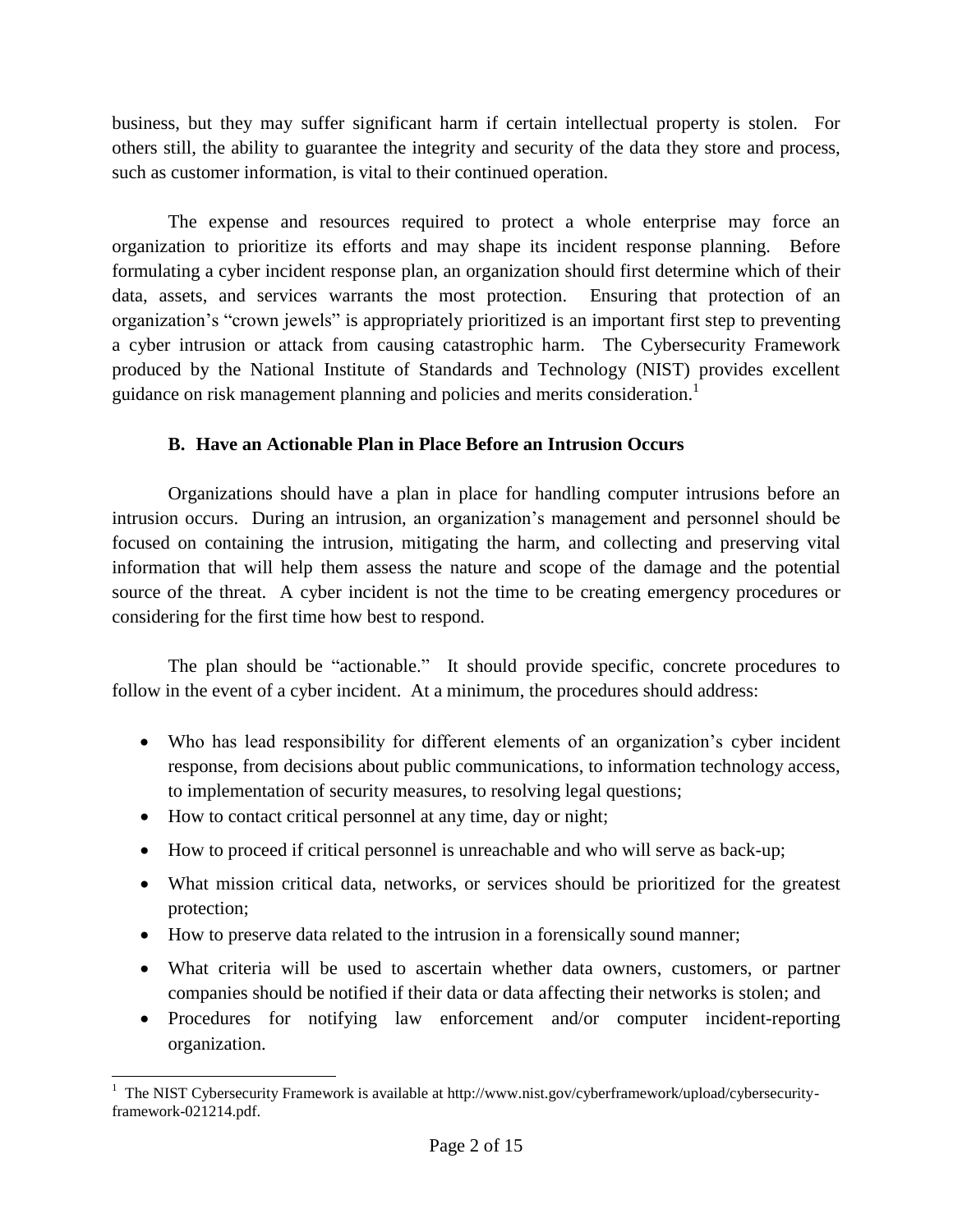All personnel who have computer security responsibilities should have access to and familiarity with the plan, particularly anyone who will play a role in making technical, operational, or managerial decisions during an incident. It is important for an organization to institute rules that will ensure its personnel have and maintain familiarity with its incident response plan. For instance, the procedures for responding to a cyber incident under an incident response plan can be integrated into regular personnel training. The plan may also be ingrained through regularly conducted exercises to ensure that it is up-to-date. Such exercises should be designed to verify that necessary lines of communication exist, that decision-making roles and responsibilities are well understood, and that any technology that may be needed during an actual incident is available and likely to be effective. Deficiencies and gaps identified during an exercise should be noted for speedy resolution.

Incident response plans may differ depending upon an organization's size, structure, and nature of its business. Similarly, decision-making under a particular incident response plan may differ depending upon the nature of a cyber incident. In any event, institutionalized familiarity with the organization's framework for addressing a cyber incident will expedite response time and save critical minutes during an incident.

#### **C. Have Appropriate Technology and Services in Place Before An Intrusion Occurs**

Organizations should already have in place or have ready access to the technology and services that they will need to respond to a cyber incident. Such equipment may include off-site data back-up, intrusion detection capabilities, data loss prevention technologies, and devices for traffic filtering or scrubbing. An organization's computer servers should also be configured to conduct the logging necessary to identify a network security incident and to perform routine back-ups of important information. The requisite technology should already be installed, tested, and ready to deploy. Any required supporting services should either be acquired beforehand or be identified and ready for acquisition.

#### **D. Have Appropriate Authorization in Place to Permit Network Monitoring**

Real-time monitoring of an organization's *own* network is typically lawful if prior consent for such monitoring is obtained from network users. For this reason, before an incident takes place, an organization should adopt the mechanisms necessary for obtaining user consent to monitoring users' communications so it can detect and respond to a cyber incident. One means of accomplishing this is through network warnings or "banners" that greet users who log onto a network and inform them of how the organization will collect, store, and use their communications. A banner can also be installed on the ports through which an intruder is likely to access the organization's system.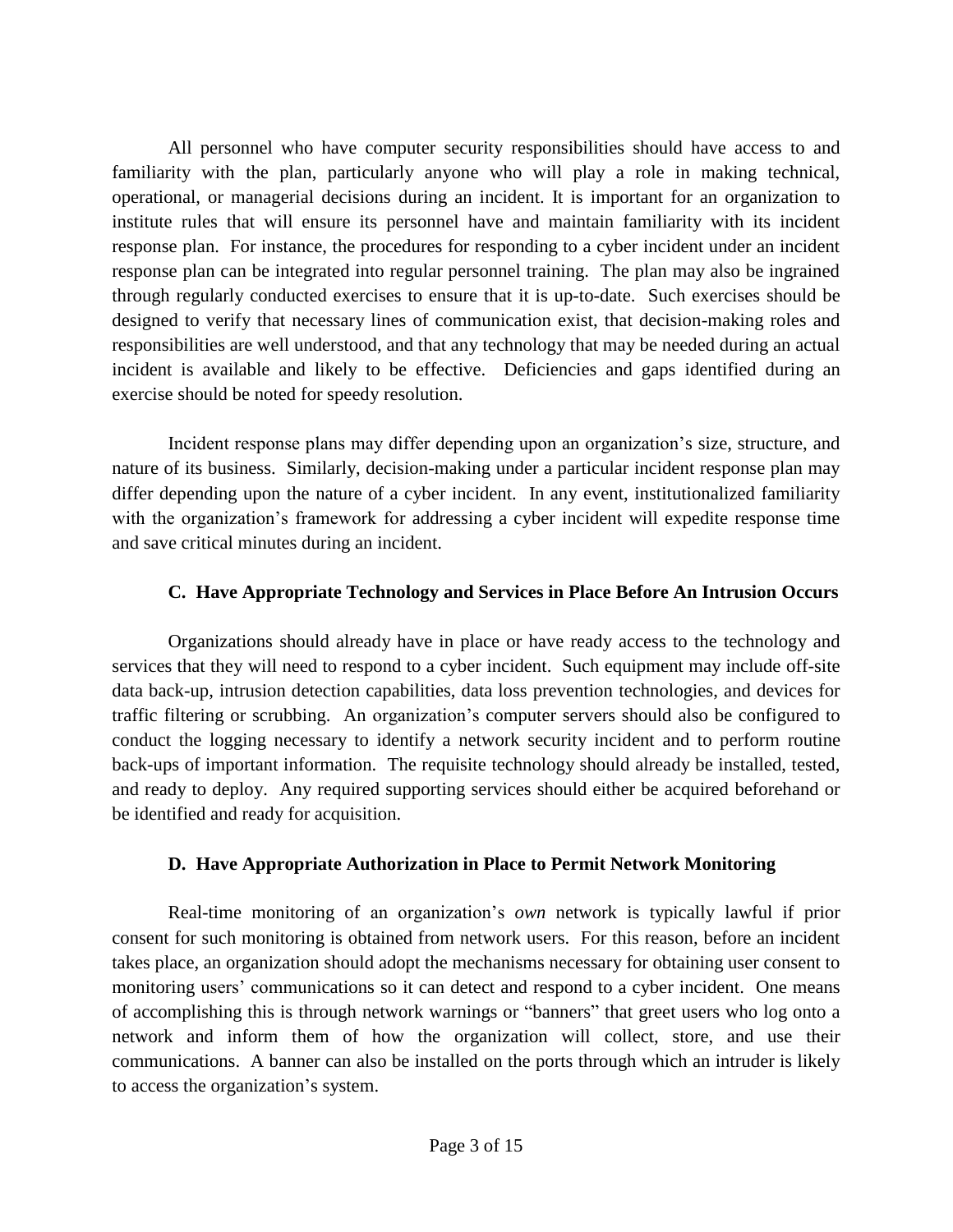A banner, however, is not the only means of obtaining legally valid consent. Computer user agreements, workplace policies, and personnel training may also be used to obtain legally sufficient user consent to monitoring. Organizations should obtain written acknowledgement from their personnel of having signed such agreements or received such training. Doing so will provide an organization with ready proof that they have met legal requirements for conducting network monitoring.

Any means of obtaining legally sufficient consent should notify users that their use of the system constitutes consent to the interception of their communications and that the results of such monitoring may be disclosed to others, including law enforcement.<sup>2</sup> If an organization is a government entity (*e.g.*, a federal, state, or local agency or a state university) or a private entity acting as an instrument or agent of the government, its actions may implicate the Fourth Amendment. Consequently, any notice on the system of such an entity or organization should also inform users of their diminished expectation of privacy for communications on the network.

# **E. Ensure Your Legal Counsel is Familiar with Technology and Cyber Incident Management to Reduce Response Time During an Incident**

Cyber incidents can raise unique legal questions. An organization faced with decisions about how it interacts with government agents, the types of preventative technologies it can lawfully use, its obligation to report the loss of customer information, and its potential liability for taking specific remedial measures (or failing to do so) will benefit from obtaining legal guidance from attorneys who are conversant with technology and knowledgeable about relevant laws (*e.g.*, the Computer Fraud and Abuse Act (18 U.S.C. § 1030), electronic surveillance, and communications privacy laws). Legal counsel that is accustomed to addressing these types of issues that are often associated with cyber incidents will be better prepared to provide a victim organization with timely, accurate advice.

Many private organizations retain outside counsel who specialize in legal questions associated with data breaches while others find such cyber issues are common enough that they have their own cyber-savvy attorneys on staff in their General Counsel's offices. Having ready access to advice from lawyers well acquainted with cyber incident response can speed an organization's decision making and help ensure that a victim organization's incident response activities remain on firm legal footing.

 $2$  More guidance on banners, including a model banners, can be found in our manual on searching and seizing electronic evidence and in a 2009 legal opinion prepared by the Department of Justice's Office of Legal Counsel. *See Searching and Seizing Computers and Obtaining Electronic Evidence in Criminal Investigations* (3d ed. 2009), available at http://www.justice.gov/criminal/cybercrime/docs/ssmanual2009.pdf; and Stephen G. Bradbury, *Legal Issues Relating to the Testing, Use, and Deployment of an Intrusion-Detection System to Protect Unclassified Computer Networks in the Executive Branch*, 33 Op. Off. Legal Counsel 1 (2009), available at http://www.justice.gov/sites/default/files/olc/opinions/2009/01/31/e2-issues.pdf.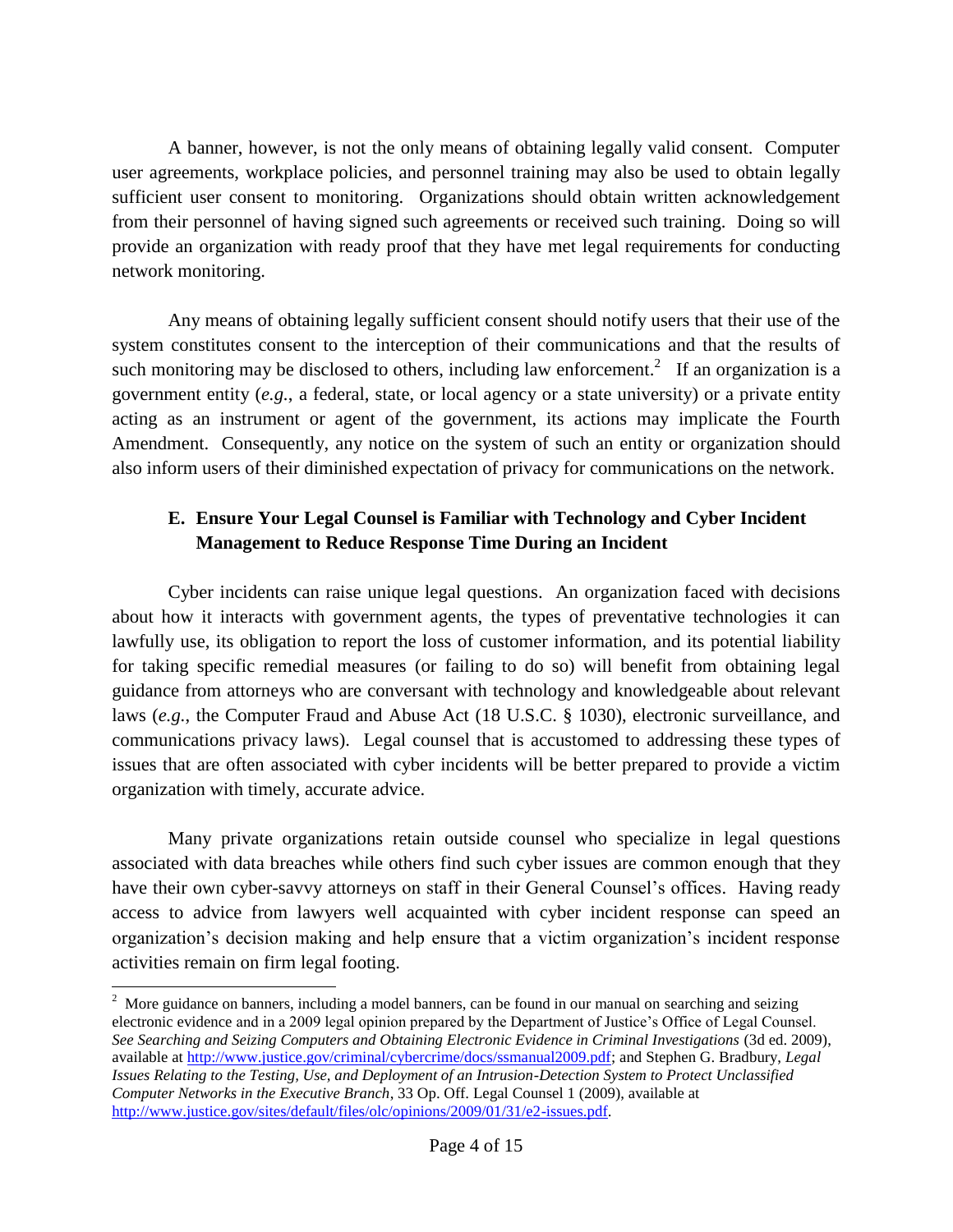#### **F. Ensure Organization Policies Align with Your Cyber Incident Response Plan**

Some preventative and preparatory measures related to incident planning may need to be implemented outside the context of preparing a cyber incident response plan. For instance, an organization should review its personnel and human resource policies to ensure they will reasonably minimize the risk of cyber incidents, including from "insider threats." Proper personnel and information technology (IT) policies may help prevent a cyber incident in the first place. For instance, a practice of promptly revoking the network credentials of terminated employees—particularly system administrators and information technology staff—may prevent a subsequent cyber incident from occurring. Furthermore, reasonable access controls on networks may reduce the risk of harmful computer misuse.

#### **G. Engage with Law Enforcement Before an Incident**

Organizations should attempt to establish a relationship with their local federal law enforcement offices long before they suffer a cyber incident. Having a point-of-contact and a pre-existing relationship with law enforcement will facilitate any subsequent interaction that may occur if an organization needs to enlist law enforcement's assistance. It will also help establish the trusted relationship that cultivates bi-directional information sharing that is beneficial both to potential victim organizations and to law enforcement. The principal federal law enforcement agencies responsible for investigating criminal violations of the federal Computer Fraud and Abuse Act are the Federal Bureau of Investigation (FBI) and the U.S. Secret Service. Both agencies conduct regular outreach to private companies and other organizations likely to be targeted for intrusions and attacks. Such outreach occurs mostly through the FBI's Infragard chapters and Cyber Task Forces in each of the FBI's 56 field offices, and through the U.S. Secret Service's Electronic Crimes Task Forces.

#### **H. Establish Relationships with Cyber Information Sharing Organizations**

Defending a network at all times from every cyber threat is a daunting task. Access to information about new or commonly exploited vulnerabilities can assist an organization prioritize its security measures. Information sharing organizations for every sector of the critical infrastructure exist to provide such information. Information Sharing and Analysis Centers (ISACs) have been created in each sector of the critical infrastructure and for key resources. They produce analysis of cyber threat information that is shared within the relevant sector, with other sectors, and with the government. Depending upon the sector, they may also provide other cybersecurity services. The government has also encouraged the creation of new information sharing entities called Information Sharing and Analysis Organizations (ISAOs) to accommodate organizations that do not fit within an established sector of the critical infrastructure or that have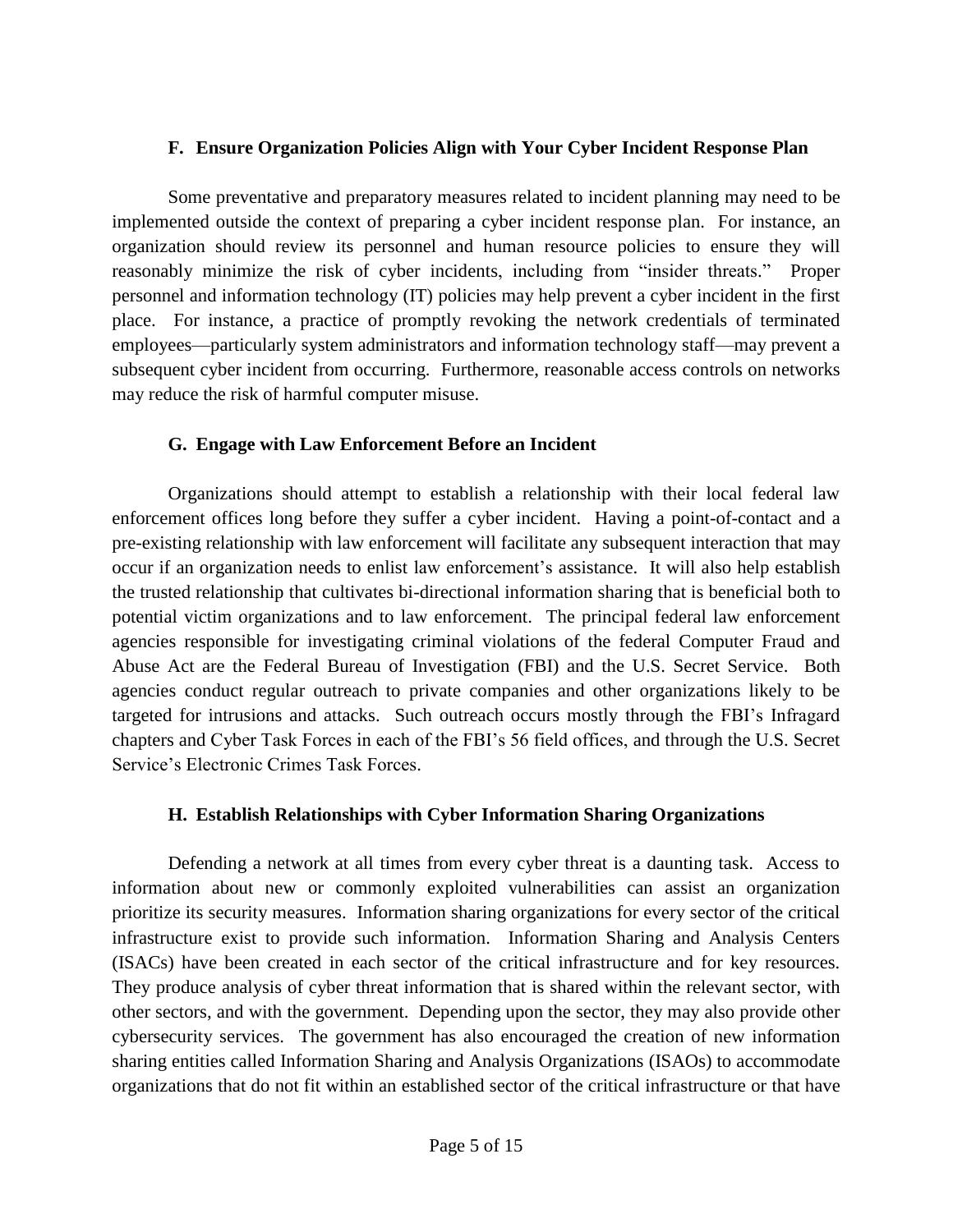unique needs.<sup>3</sup> ISAOs are intended to provide such organizations with the same benefits of obtaining cyber threat information and other supporting services that are provided by an ISAC.

### **II. Responding to a Computer Intrusion: Executing Your Incident Response Plan**

An organization can fall victim to a cyber intrusion or attack even after taking reasonable precautions. Consequently, having a vetted, actionable cyber incident response plan is critical. A robust incident response plan does more than provide procedures for handling an incident; it also provides guidance on how a victim organization can continue to operate while managing an incident and how to work with law enforcement and/or incident response firms as an investigation is conducted.<sup>4</sup> An organization's incident response plan should, at a minimum, give serious consideration to all of the steps outlined below.

# **A. Step 1: Make an Initial Assessment**

During a cyber incident, a victim organization should immediately make an assessment of the nature and scope of the incident. In particular, it is important at the outset to determine whether the incident is a malicious act or a technological glitch. The nature of the incident will determine the type of assistance an organization will need to address the incident and the type of damage and remedial efforts that may be required.

Having appropriate network logging capabilities enabled can be critical to identifying the cause of a cyber incident. Using log information, a system administrator should attempt to identify:

- The affected computer systems;
- The apparent origin of the incident, intrusion, or attack;
- Any malware used in connection with the incident;
- Any remote servers to which data were sent (if information was exfiltrated); and
- The identity of any other victim organizations, if such data is apparent in logged data.

 3 *See,* Exec. Order No. 13,691, 80 Fed. Reg. 9347 (Feb. 20, 2015), available at http://www.gpo.gov/fdsys/pkg/FR-2015-02-20/pdf/2015-03714.pdf.

<sup>&</sup>lt;sup>4</sup> Often in the case of data breaches, organizations may learn that they have been the victim of an intrusion from a third party. For instance, law enforcement may discover evidence; while conducting a data breach investigation that other organizations have also been breached, or a cybersecurity company's forensic analysis of a customer's network following a breach may uncover evidence of other victims. Organizations should be prepared to respond to such receiving such notice.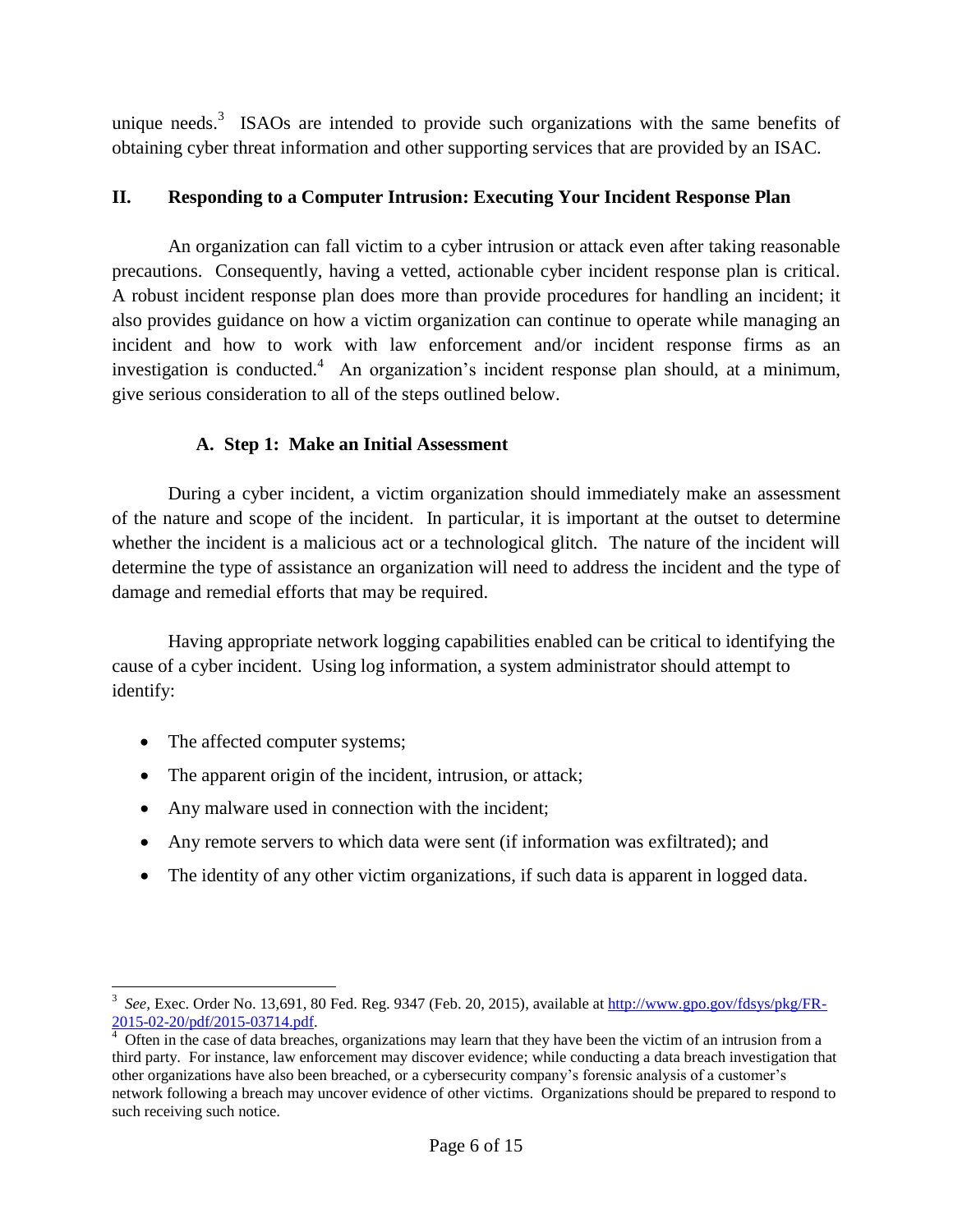In addition, the initial assessment of the incident should document:

- Which users are currently logged on;
- What the current connections to the computer systems are;
- Which processes are running; and
- All open ports and their associated services and applications.

Any communications (in particular, threats or extortionate demands) received by the organization that might relate to the incident should also be preserved. Suspicious calls, emails, or other requests for information should be treated as part of the incident.

Evidence that an intrusion or other criminal incident has occurred will typically include logging or file creation data indicating that someone improperly accessed, created, modified, deleted, or copied files or logs; changed system settings; or added or altered user accounts or permissions. In addition, an intruder may have stored "hacker tools" or data from another intrusion on your network. In the case of a root-level intrusion,<sup>5</sup> victims should be alert for signs that the intruder gained access to multiple areas of the network. The victim organization should take care to ensure that its actions do not unintentionally or unnecessarily modify stored data in a way that could hinder incident response or subsequent criminal investigation. In particular, potentially relevant files should not be deleted; if at all possible, avoid modifying data or at least keep track of how and when information was modified.

#### **B. Step 2: Implement Measures to Minimize Continuing Damage**

After an organization has assessed the nature and scope of the incident and determined it to be an intentional cyber intrusion or attack rather than a technical glitch, it may need to take steps to stop ongoing damage caused by the perpetrator. Such steps may include rerouting network traffic, filtering or blocking a distributed denial-of-service attack,<sup>6</sup> or isolating all or parts of the compromised network. In the case of an intrusion, a system administrator may decide either to block further illegal access or to watch the illegal activity to identify the source of the attack and/or learn the scope of the compromise.

If proper preparations were made, an organization will have an existing back-up copy of critical data and may elect to abandon the network in its current state and to restore it to a prior

<sup>&</sup>lt;sup>5</sup> An intruder with "root level access" has the highest privileges given to a user working with an operating system or other program and has as much authority on the network as a system administrator, including the authority to access files, alter permissions and privileges, and add or remove accounts.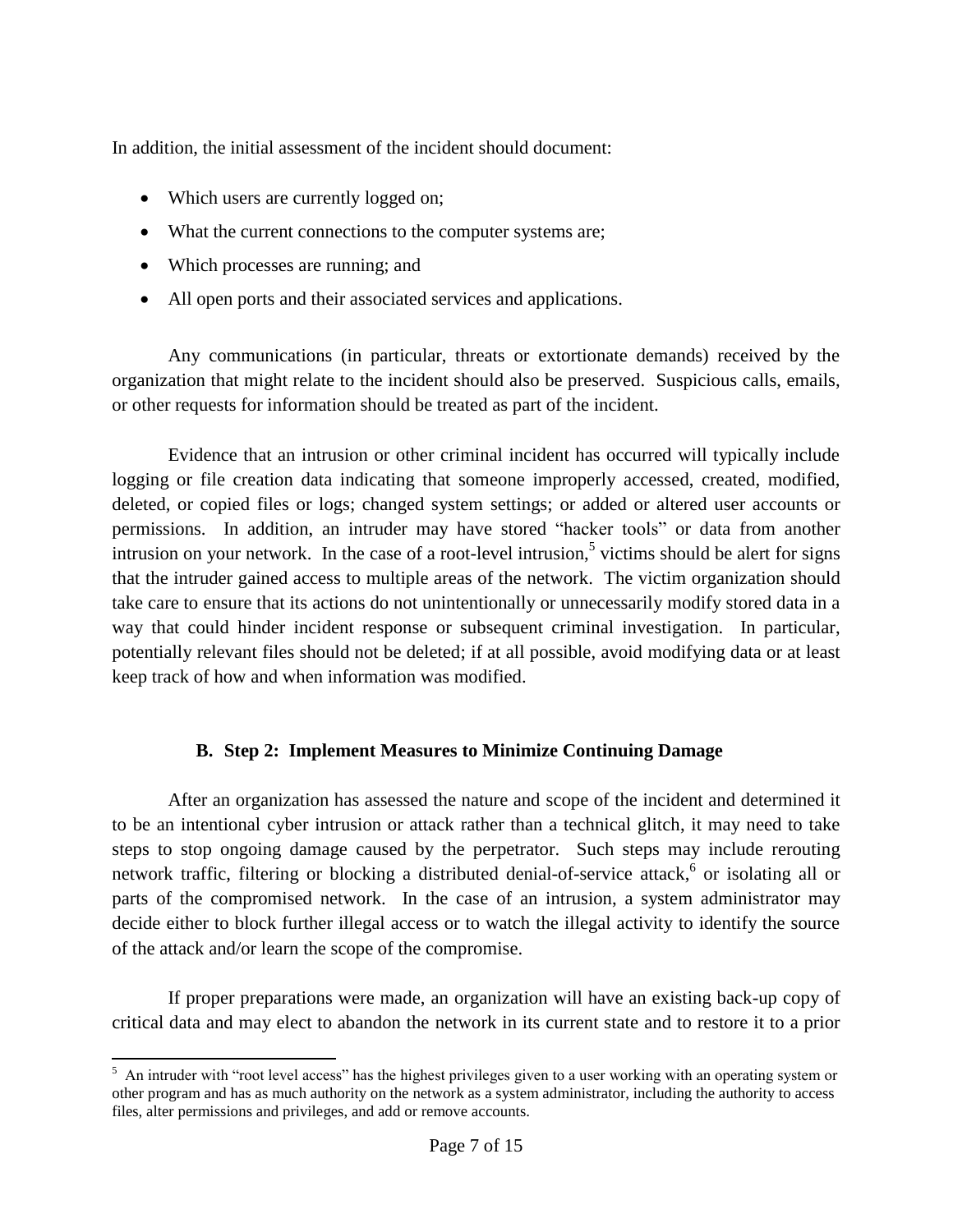state. If an organization elects to restore a back-up version of its data, it should first make sure that the back-up is not compromised as well.

Where a victim organization obtains information regarding the location of exfiltrated data or the apparent origin of a cyber attack, it may choose to contact the system administrator of that network. Doing so may stop the attack, assist in regaining possession of stolen data, or help determine the true origin of the malicious activity. A victim organization may also choose to blunt the damage of an ongoing intrusion or attack by "null routing"<sup>7</sup> malicious traffic, closing the ports being used by the intruder to gain access to the network, or otherwise altering the configuration of a network to thwart the malicious activity.

The victim organization should keep detailed records of whatever steps are taken to mitigate the damage and should keep stock of any associated costs incurred. Such information may be important for recovering damages from responsible parties and for any subsequent criminal investigation.

#### **C. Step 3: Record and Collect Information**

#### 1. *Image the Affected Computer(s)*

Ideally, a victim organization will immediately make a "forensic image" of the affected computers, which will preserve a record of the system at the time of the incident for later analysis and potentially for use as evidence at trial.<sup>8</sup> This may require the assistance of law enforcement or professional incident response experts. In addition, the victim organization should locate any previously generated backups, which may assist in identifying any changes an intruder made to the network. New or sanitized media should be used to store copies of any data that is retrieved and stored. Once the victim organization makes such copies, it should writeprotect the media to safeguard it from alteration. The victim organization should also restrict access to this media to maintain the integrity of the copy's authenticity, safeguard it from unidentified malicious insiders, and establish a chain of custody. These steps will enhance the value of any backups as evidence in any later criminal investigations and prosecutions, internal

<sup>&</sup>lt;sup>6</sup> A Distributed Denial of Service (DDOS) attack involves the orchestrated transmission of communications engineered to overwhelm another network's connection to the Internet to impair or disrupt that network's ability to send or receive communications. DDOS attacks are usually launched by a large number of computers infected by malware that permits their actions to be centrally controlled.

<sup>&</sup>lt;sup>7</sup> A null route directs the system to drop network communications that are destined for specified IP address on the network, so a system will no longer send any response to the originating IP address. This means the system will continue to receive data from the attackers but no longer respond to them.

<sup>&</sup>lt;sup>8</sup> A "forensic image" is an exact, sector-by-sector copy of a hard disk. Software capable of creating such copies of hard drives preserve deleted files, slack space, system files, and executable files and can be critical for later analysis of an incident.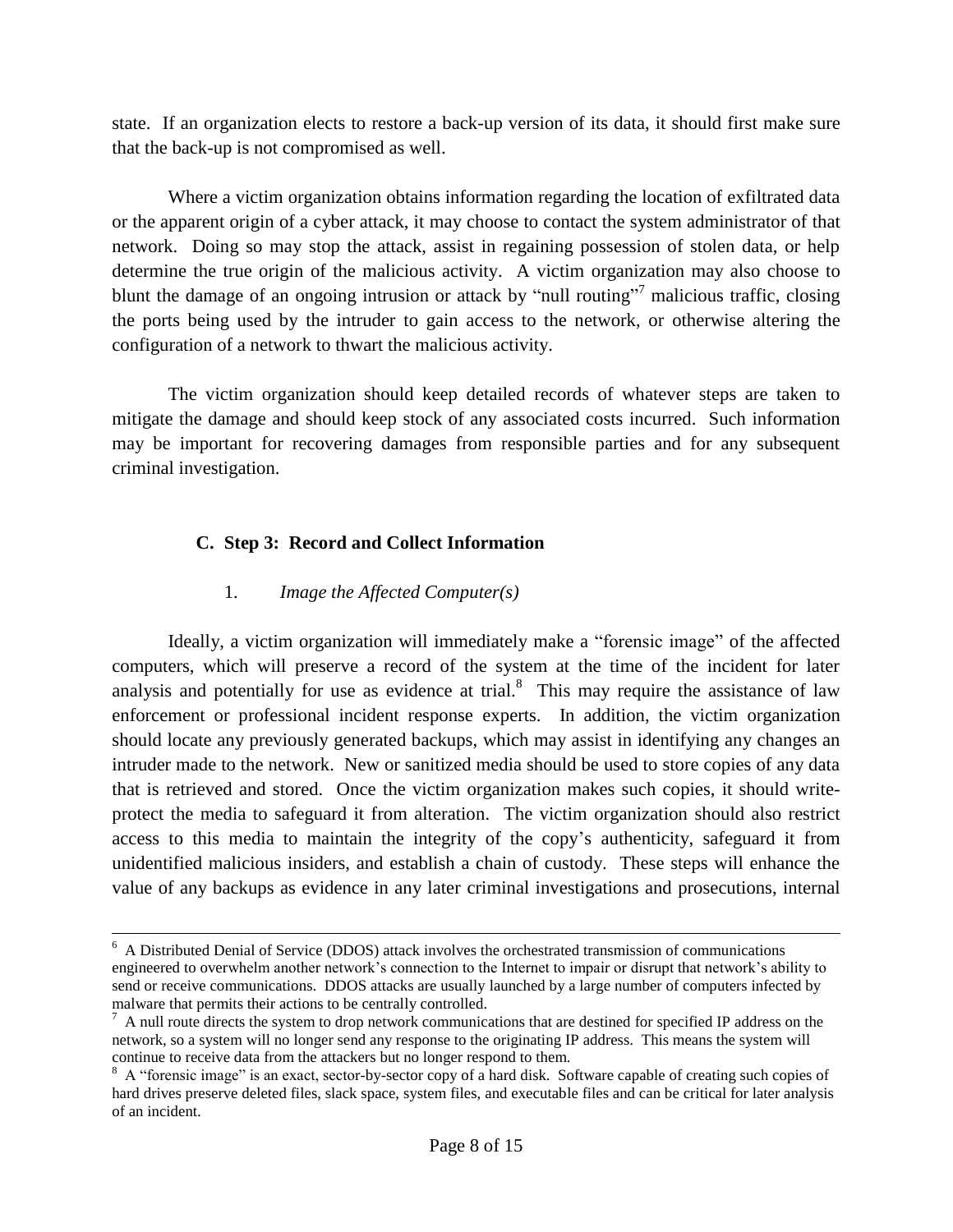investigations, or civil law suits.

#### 2. *Keep Logs, Notes, Records, and Data*

The victim organization should take immediate steps to preserve relevant existing logs. In addition, the victim organization should direct personnel participating in the incident response to keep an ongoing, written record of all steps undertaken. If this is done while responding to the incident or shortly thereafter, personnel can minimize the need to rely on their memories or the memories of others to reconstruct the order of events. As the investigation progresses, information that was collected by the organization contemporaneous to the intrusion may take on unanticipated significance.

The types of information that the victim organization should retain include:

- a description of all incident-related events, including dates and times;
- information about incident-related phone calls, emails, and other contacts;
- the identity of persons working on tasks related to the intrusion, including a description, the amount of time spent, and the approximate hourly rate for those persons' work;
- identity of the systems, accounts, services, data, and networks affected by the incident and a description of how these network components were affected;
- information relating to the amount and type of damage inflicted by the incident, which can be important in civil actions by the organization and in criminal cases;
- information regarding network topology;
- the type and version of software being run on the network; and
- any peculiarities in the organization's network architecture, such as proprietary hardware or software.

Ideally, a single, designated employee will retain custody of all such records. This will help to ensure that records are properly preserved and can be produced later on. Proper handling of this information is often useful in rebutting claims in subsequent legal proceedings (whether criminal or civil) that electronic evidence has been tampered with or altered.

# *3. Records Related to Continuing Attacks*

When an incident is ongoing (*e.g.*, during a DDOS attack, as a worm is propagating through the network, or while an intruder is exfiltrating data), the victim organization should record any continuing activity. *If a victim organization has not enabled logging on an affected*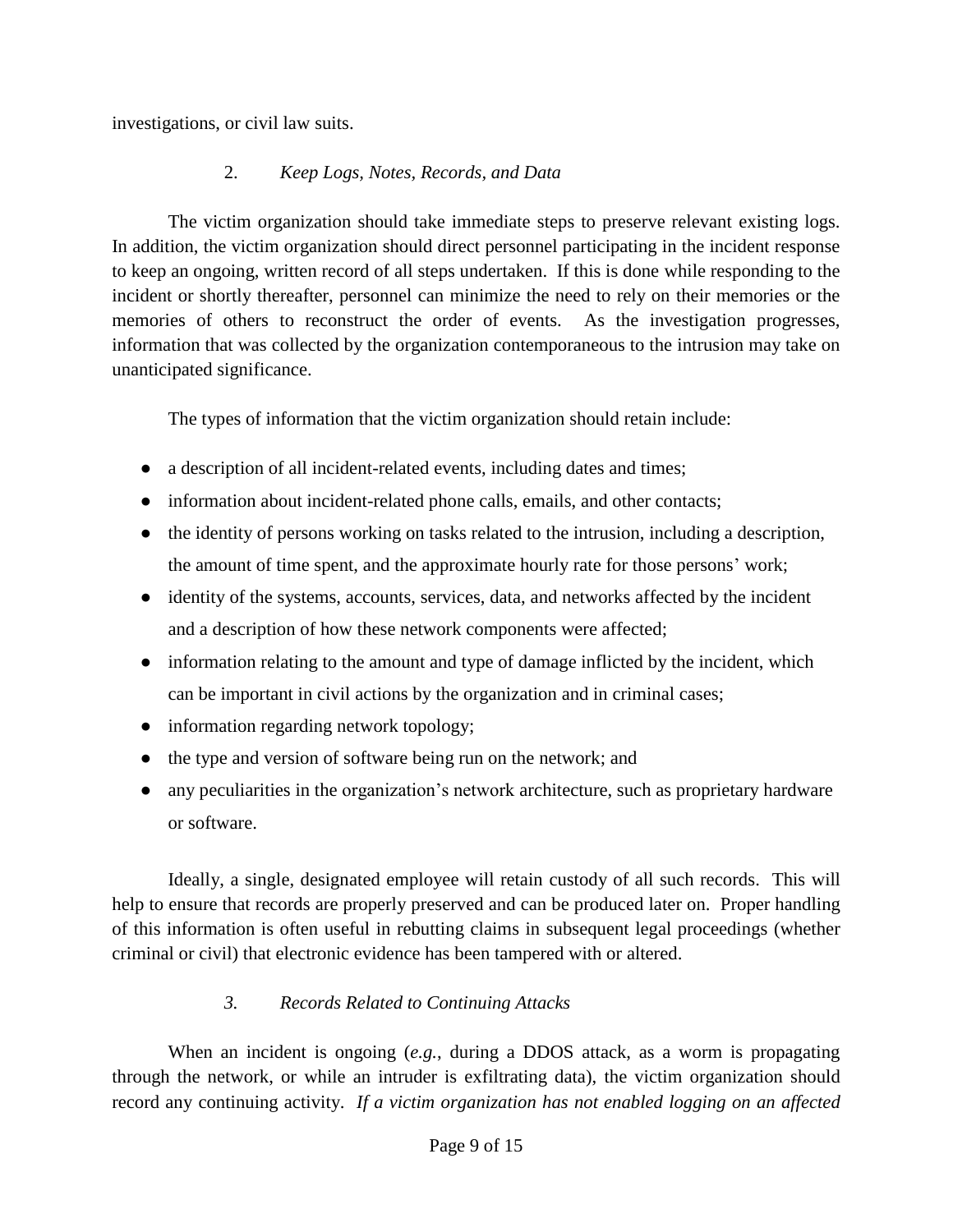*server, it should do so immediately*. It should also consider increasing the default size of log files on its servers to prevent losing data. A victim organization may also be able to use a "sniffer" or other network-monitoring device to record communications between the intruder and any of its targeted servers. Such monitoring, which implicates the Wiretap Act (18 U.S.C. §§ 2510 et seq.) is typically lawful, provided it is done to protect the organization's rights or property or system users have actually or impliedly consented to such monitoring. An organization should consult with its legal counsel to make sure such monitoring is conducted lawfully and consistent with the organization's employment agreements and privacy policies.

# **D. Step 4: Notify<sup>9</sup>**

# 1. *People Within the Organization*

Managers and other personnel within the organization should be notified about the incident as provided for in the incident response plan and should be given the results of any preliminary analysis. Relevant personnel may include senior management, IT and physical security coordinators, communications or public affairs personnel, and legal counsel. The incident response plan should set out individual points-of-contact within the organization and the circumstances in which they should be contacted.

### *2. Law Enforcement*

If an organization suspects at any point during its assessment or response that the incident constitutes criminal activity, it should contact law enforcement immediately. Historically, some companies have been reticent to contact law enforcement following a cyber incident fearing that a criminal investigation may result in disruption of its business or reputational harm. However, a company harboring such concerns should not hesitate to contact law enforcement.

The FBI and U.S. Secret Service place a priority on conducting cyber investigations that cause as little disruption as possible to a victim organization's normal operations and recognize the need to work cooperatively and discreetly with victim companies. They will use investigative measures that avoid computer downtime or displacement of a company's employees. When using an indispensable investigative measures likely to inconvenience a victim organization, they will do so with the objective of minimizing the duration and scope of any disruption.

The FBI and U.S. Secret Service will also conduct their investigations with discretion and

 <sup>9</sup> Some private organizations are regulated by the federal government and may be subject to rules requiring notification if a data breach or other cyber incident occurs. While guidance to such organizations for notifying regulators is beyond the scope of this document, a cyber incident response plan should take into account whether a victim organization may need also to notify regulators and how best to do so.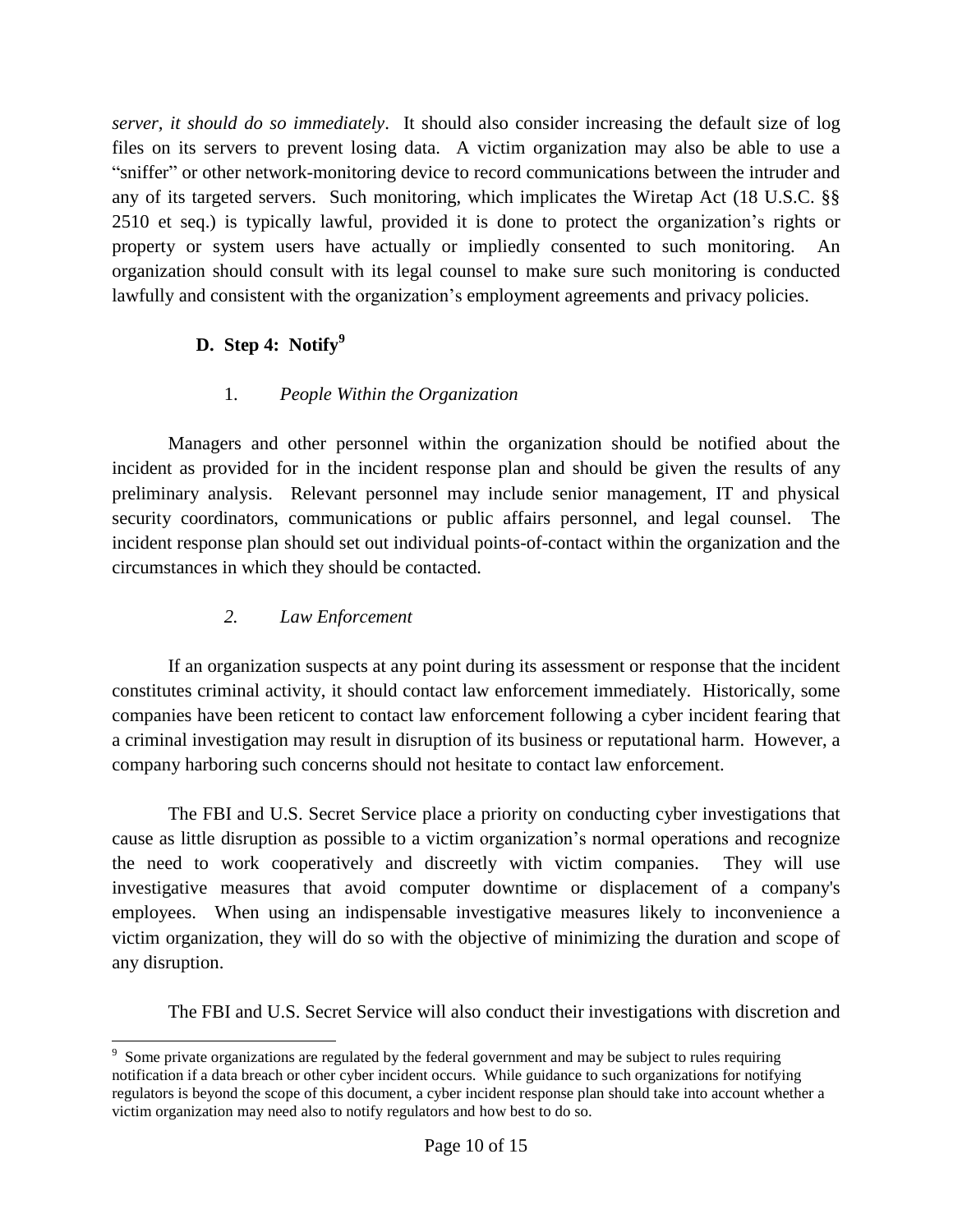work with a victim company to avoid unwarranted disclosure of information. They will attempt to coordinate statements to the news media concerning the incident with a victim company to ensure that information harmful to a company's interests is not needlessly disclosed. Victim companies should likewise consider sharing press releases regarding a cyber incident with investigative agents before issuing them to avoid releasing information that might damage the ongoing investigation.

Contacting law enforcement may also prove beneficial to a victim organization. Law enforcement may be able to use legal authorities and tools that are unavailable to nongovernmental entities<sup>10</sup> and to enlist the assistance of international law enforcement partners to locate stolen data or identify the perpetrator. These tools and relationships can greatly increase the odds of successfully apprehending an intruder or attacker and securing lost data. In addition, a cyber criminal who is successfully prosecuted will be prevented from causing further damage to the victim company or to others, and other would-be cyber criminals may be deterred by such a conviction.

In addition, as of January 2015, at least forty-seven states have passed database breach notification laws requiring companies to notify customers whose data is compromised by an intrusion; however, many data breach reporting laws allow a covered organization to delay notification if law enforcement concludes that such notice would impede an investigation. State laws also may allow a victim company to forgo providing notice altogether if the victim company consults with law enforcement and thereafter determines that the breach will not likely result in harm to the individuals whose personal information has been acquired and accessed. Organizations should consult with counsel to determine their obligations under state data breach notification laws. It is also noteworthy that companies from regulated industries that cooperate with law enforcement may be viewed more favorably by regulators looking into a data breach.

#### *3. The Department of Homeland Security*

The Department of Homeland Security has components dedicated to cybersecurity that not only collect and report on cyber incidents, phishing, malware, and other vulnerabilities, but also provide certain incident response services. The National Cybersecurity & Communications Integration Center (NCCIC) serves as a 24x7 centralized location for cybersecurity information sharing, incident response, and incident coordination. By contacting the NCCIC, a victim organization can both share and receive information about an ongoing incident that may prove beneficial to both the victim organization and the government. A victim organization may also

<sup>&</sup>lt;sup>10</sup> For instance, data that are necessary to trace an intrusion or attack to its source may not be obtainable without use of legal process (e.g., a search warrant, court order, or subpoena) that may be unavailable to a private party. Furthermore, some potentially useful intrusion detection techniques require law enforcement involvement. For instance, under 18 U.S.C. § 2511(2)(i) a network owner may authorize law enforcement to intercept a computer trespasser's communications on the network owner's computers during an investigation.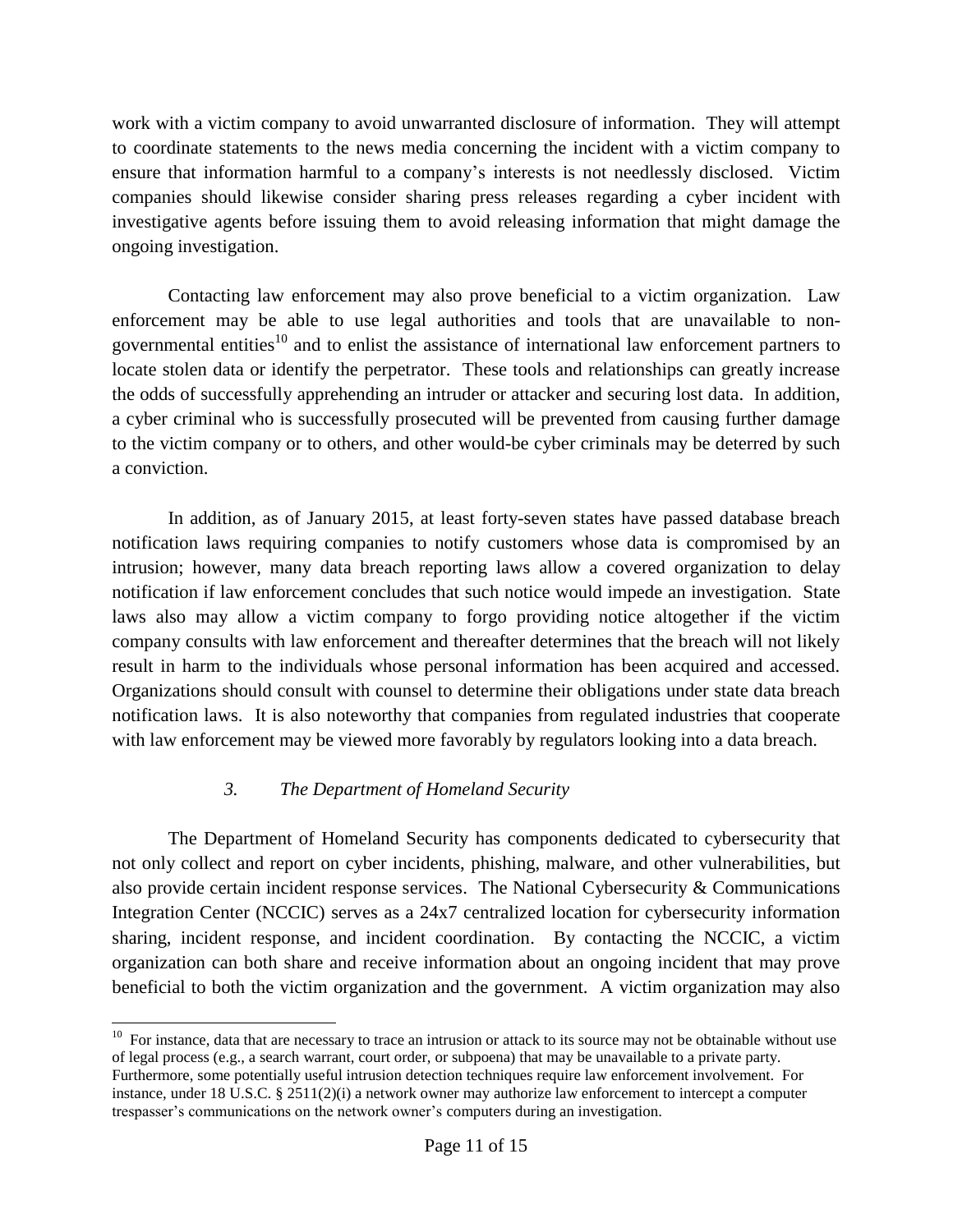obtain technical assistance capable of mitigating an ongoing cyber incident.

#### 4. *Other Potential Victims*

If a victim organization or the private incident response firm it hires uncovers evidence of additional victims while assessing a cyber incident—for example, in the form of another company's data stored on the network—the other potential victims should be promptly notified. While the initial victim can conduct such notification directly, notifying victims through law enforcement may be preferable. It insulates the initial victim from potentially unnecessary exposure and allows law enforcement to conduct further investigation, which may uncover additional victims warranting notification. Similarly, if a forensic examination reveals an unreported software or hardware vulnerability, the victim organization should make immediate notification to law enforcement or the relevant vendor.

Such notifications may prevent further damage by prompting the victims or vendors to take remedial action immediately. The victim organization may also reap benefits, because other victims may be able to provide helpful information gleaned from their own experiences managing the same cyber incident (*e.g.*, information regarding the perpetrator's methods, a timeline of events, or effective mitigation techniques that may thwart the intruder).

# **III. What Not to Do Following a Cyber Incident**

# **A. Do Not Use the Compromised System to Communicate**

The victim organization should avoid, to the extent reasonably possible, using a system suspected of being compromised to communicate about an incident or to discuss its response to the incident. If the victim organization must use the compromised system to communicate, it should encrypt its communications. To avoid becoming the victim of a "social engineering" attack (*i.e.*, attempts by a perpetrator to convince a target to take an action through use of a ruse or guile that will compromise the security of the system or data), employees of the victim organization should not disclose incident-specific information to unknown communicants inquiring about an incident without first verifying their identity.

# **B. Do Not Hack Into or Damage Another Network**

A victimized organization should not attempt to access, damage, or impair another system that may appear to be involved in the intrusion or attack. Regardless of motive, doing so is likely illegal, under U.S. and some foreign laws, and could result in civil and/or criminal liability. Furthermore, many intrusions and attacks are launched from compromised systems. Consequently, "hacking back" can damage or impair another innocent victim's system rather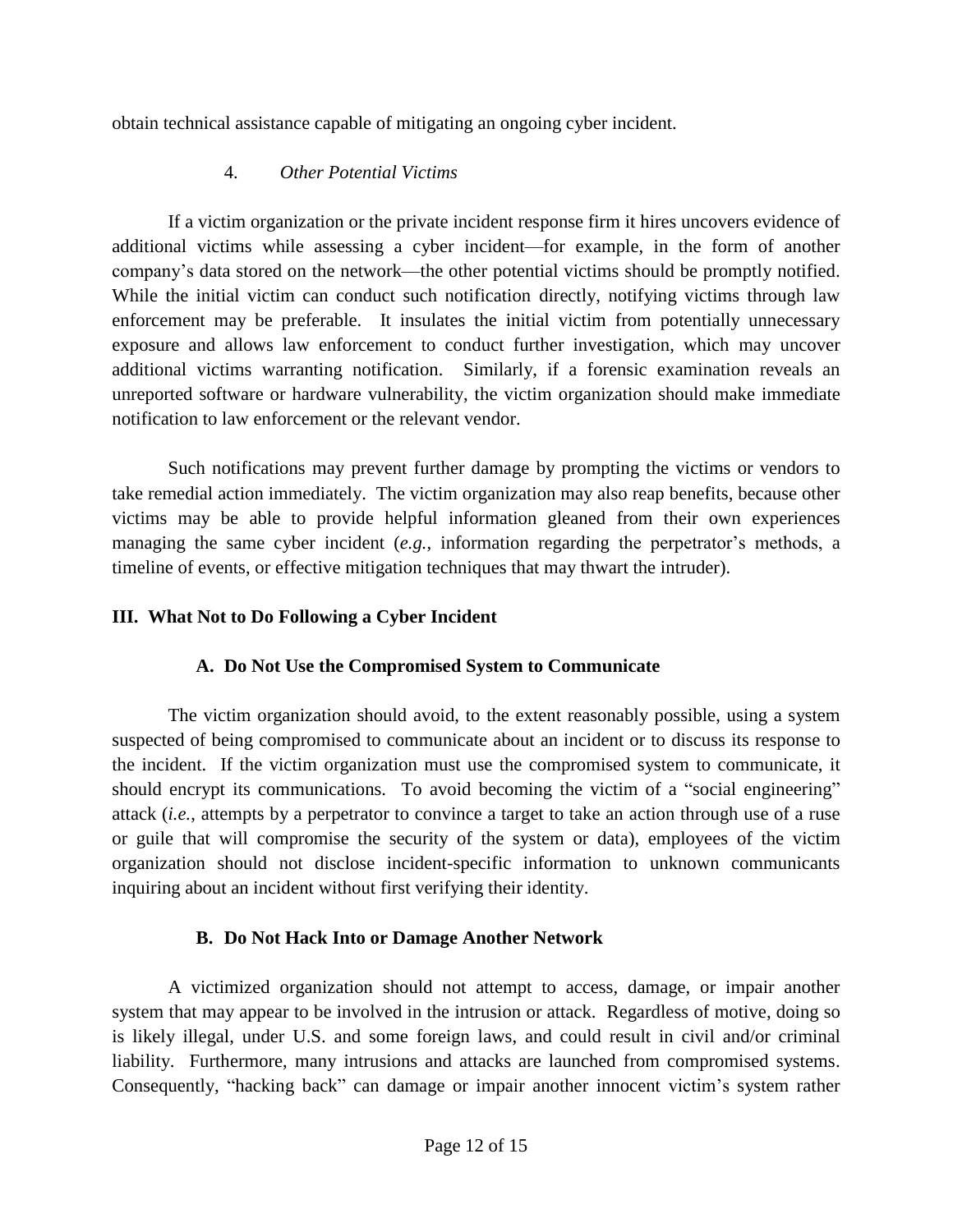than the intruder's.

#### **IV. After a Computer Incident**

Even after a cyber incident appears to be under control, remain vigilant. Many intruders return to attempt to regain access to networks they previously compromised. It is possible that, despite best efforts, a company that has addressed known security vulnerabilities and taken all reasonable steps to eject an intruder has nevertheless not eliminated all of the means by which the intruder illicitly accessed the network. Continue to monitor your system for anomalous activity.

Once the victim organization has recovered from the attack or intrusion, it should initiate measures to prevent similar attacks. To do so, it should conduct a post-incident review of the organization's response to the incident and assess the strengths and weaknesses of its performance and incident response plan. Part of the assessment should include ascertaining whether the organization followed each of the steps outlined above and, if not, why not. The organization should note and discuss deficiencies and gaps in its response and take remedial steps as needed.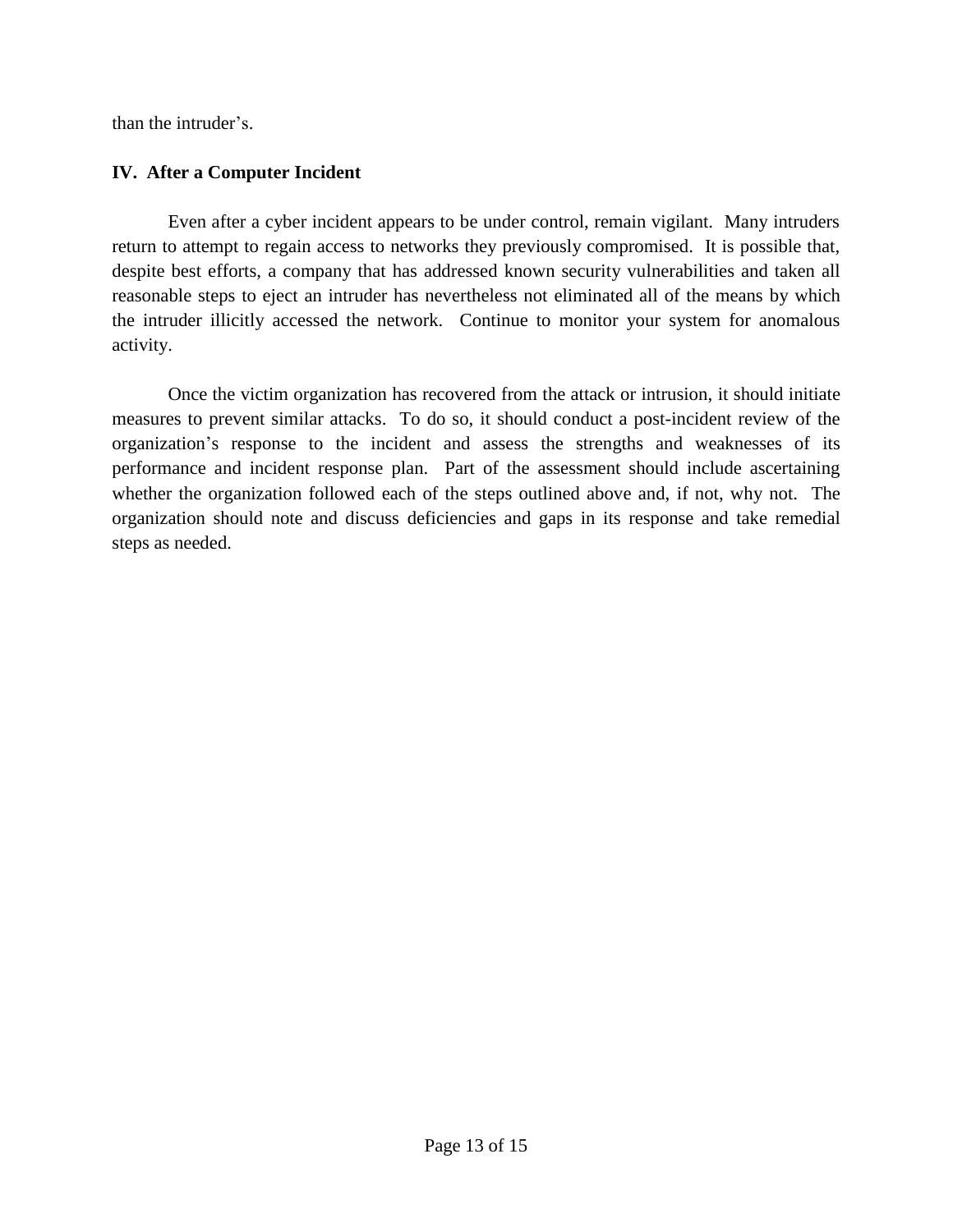# Cyber Incident Preparedness Checklist

#### Before a Cyber Attack or Intrusion

- Identify mission critical data and assets (*i.e.*, your "Crown Jewels") and institute tiered security measures to appropriately protect those assets.
- Review and adopt risk management practices found in guidance such as the National Institute of Standards and Technology Cybersecurity Framework.
- Create an actionable incident response plan.
	- o Test plan with exercises
	- o Keep plan up-to-date to reflect changes in personnel and structure
- Have the technology in place (or ensure that it is easily obtainable) that will be used to address an incident.
- Have procedures in place that will permit lawful network monitoring.
- Have legal counsel that is familiar with legal issues associated with cyber incidents
- Align other policies (*e.g.*, human resources and personnel policies) with your incident response plan.
- Develop proactive relationships with relevant law enforcement agencies, outside counsel, public relations firms, and investigative and cybersecurity firms that you may require in the event of an incident.

#### During a Cyber Attack or Intrusion

- Make an initial assessment of the scope and nature of the incident, particularly whether it is a malicious act or a technological glitch.
- Minimize continuing damage consistent with your cyber incident response plan.
- Collect and preserve data related to the incident.
	- o "Image" the network
	- o Keep all logs, notes, and other records
	- o Keep records of ongoing attacks
- Consistent with your incident response plan, notify
	- o Appropriate management and personnel within the victim organization should
	- o Law enforcement
	- o Other possible victims
	- o Department of Homeland Security
- Do not
	- o Use compromised systems to communicate.
	- o "Hack back" or intrude upon another network.